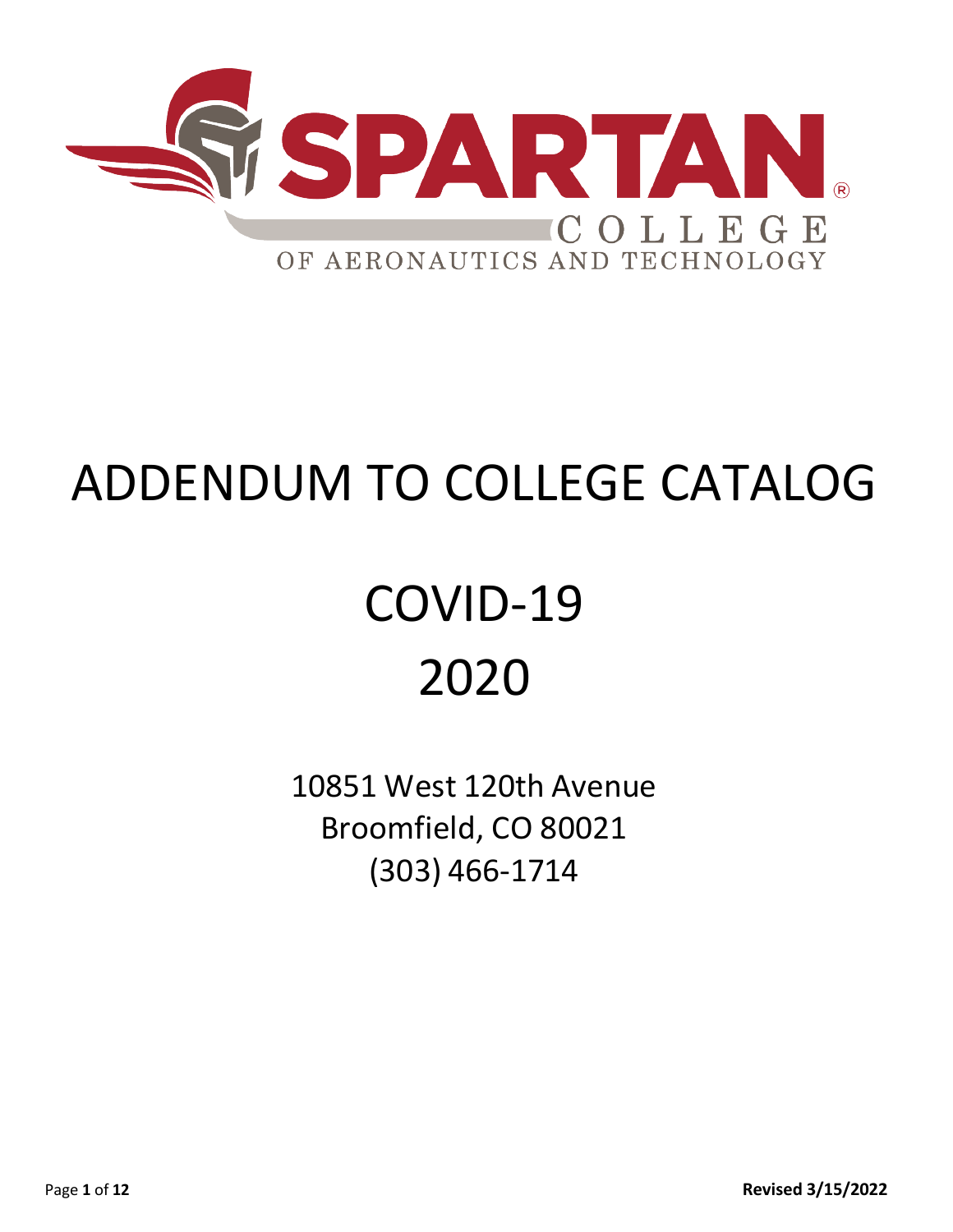## Contents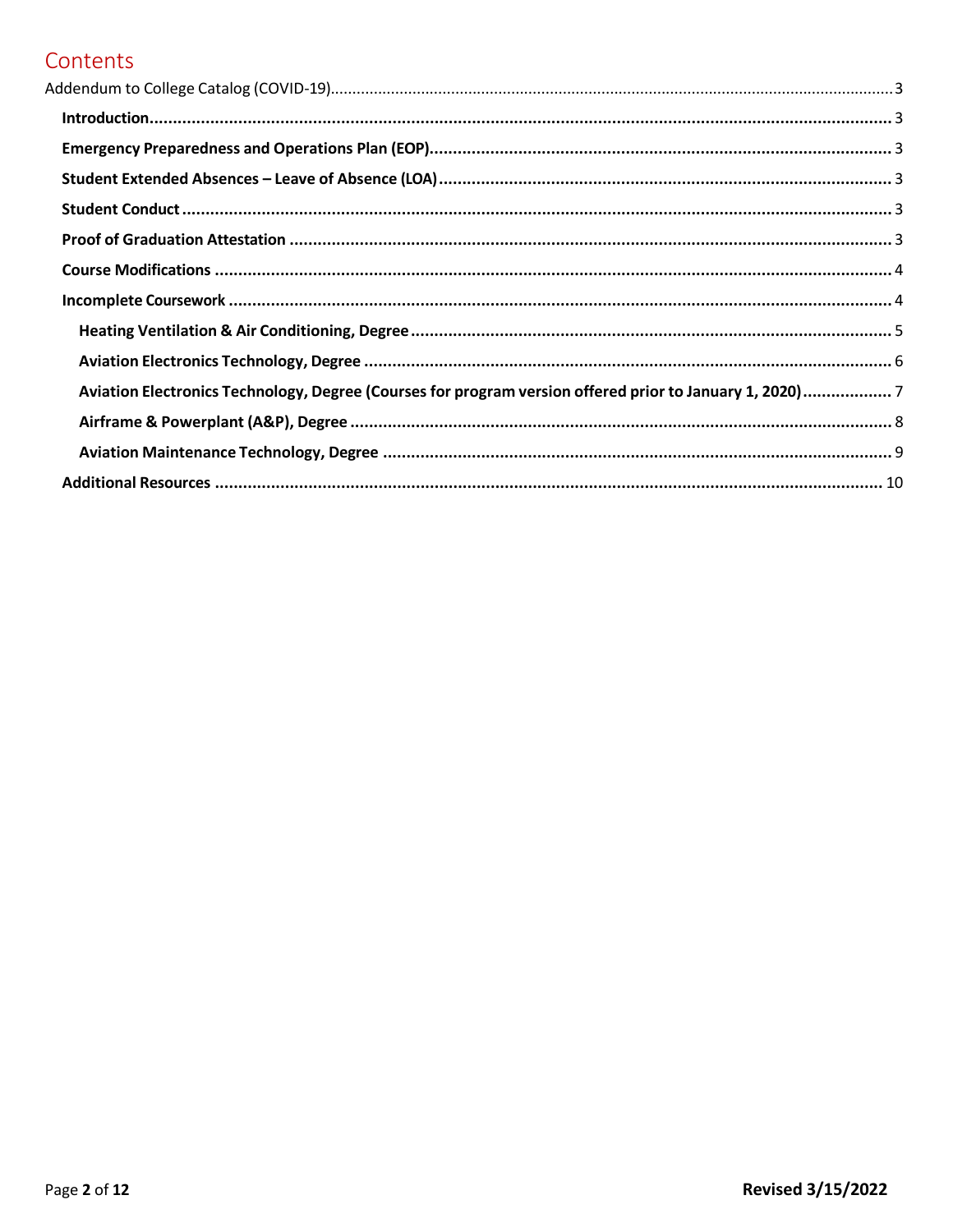## <span id="page-2-0"></span>**Addendum to College Catalog (COVID-19)**

#### <span id="page-2-1"></span>**Introduction**

The purpose of this Addendum to the College Catalog (COVID-19) is to outline some of the modifications made due to the Coronavirus pandemic; however, this document is not exhaustive of all potential modifications to policies and procedures outlined in the College Catalog. The College will work closely with students on an as needed basis to determine where additional flexibility or modifications are possible.

## <span id="page-2-2"></span>**Emergency Preparedness and Operations Plan (EOP)**

Please refer to the COVID-19 Addendum to Emergency Preparedness and Operations Plan (EOP) for Students, Staff, and Campus Operations for more information and resources.

## <span id="page-2-3"></span>**Student Extended Absences – Leave of Absence (LOA)**

The U.S. Department of Education has permitted COVID-19 to be included as an approved reason for a Leave of Absence (LOA) should students wish to postpone their education. Students should follow campus procedures as outlined in the College Catalog to request the LOA; however, accommodations can be made to avoid in-person meetings.

These COVID-19 Leaves of Absence are available should current modifications not meet the student's needs or should the student wish to suspend training until such time that COVID-19 modifications have been lifted. Please refer to the Addendum to Emergency Preparedness and Operations Plan (EOP) on the College's Coronavirus page for updates on reopening.<https://www.spartan.edu/coronavirus/>

## <span id="page-2-4"></span>**Student Conduct**

In addition to the standard College Catalog requirements, added conduct requirements to protect students and employees and comply with all related guidance necessitated by the COVID-19 pandemic include but are not limited to:

- 1. Wearing a mask whenever required;
- 2. Adhering to required social distancing space;
- 3. Refraining from attending campus when ill or exhibiting symptoms;
- 4. Participating in required temperature screenings as required;
- <span id="page-2-5"></span>5. Complying with direction of staff, faculty, or College officials when entering and exiting the buildings.

#### **\* Due to recent public health changes, masks are no longer required on campus. Campus administration will continue to monitor public health directives.**

## **Proof of Graduation Attestation**

Due to temporary school closures from COVID-19, an exception is being made to allow the temporary use of an attestation if proof of graduation or equivalent is delayed until schools reopen. Proper documentation must be secured once schools reopen; however, the attestation will remain on file to demonstrate compliance at the time the student started classes.

The student will need to attest to the following: I attest that I have earned a high school diploma or equivalent as outlined in the Spartan College admissions requirements but cannot provide documentation of that credential due to a school district/school closure. I understand that it is my responsibility to ensure that the proper documentation is provided to Spartan College as soon as practical once schools reopen.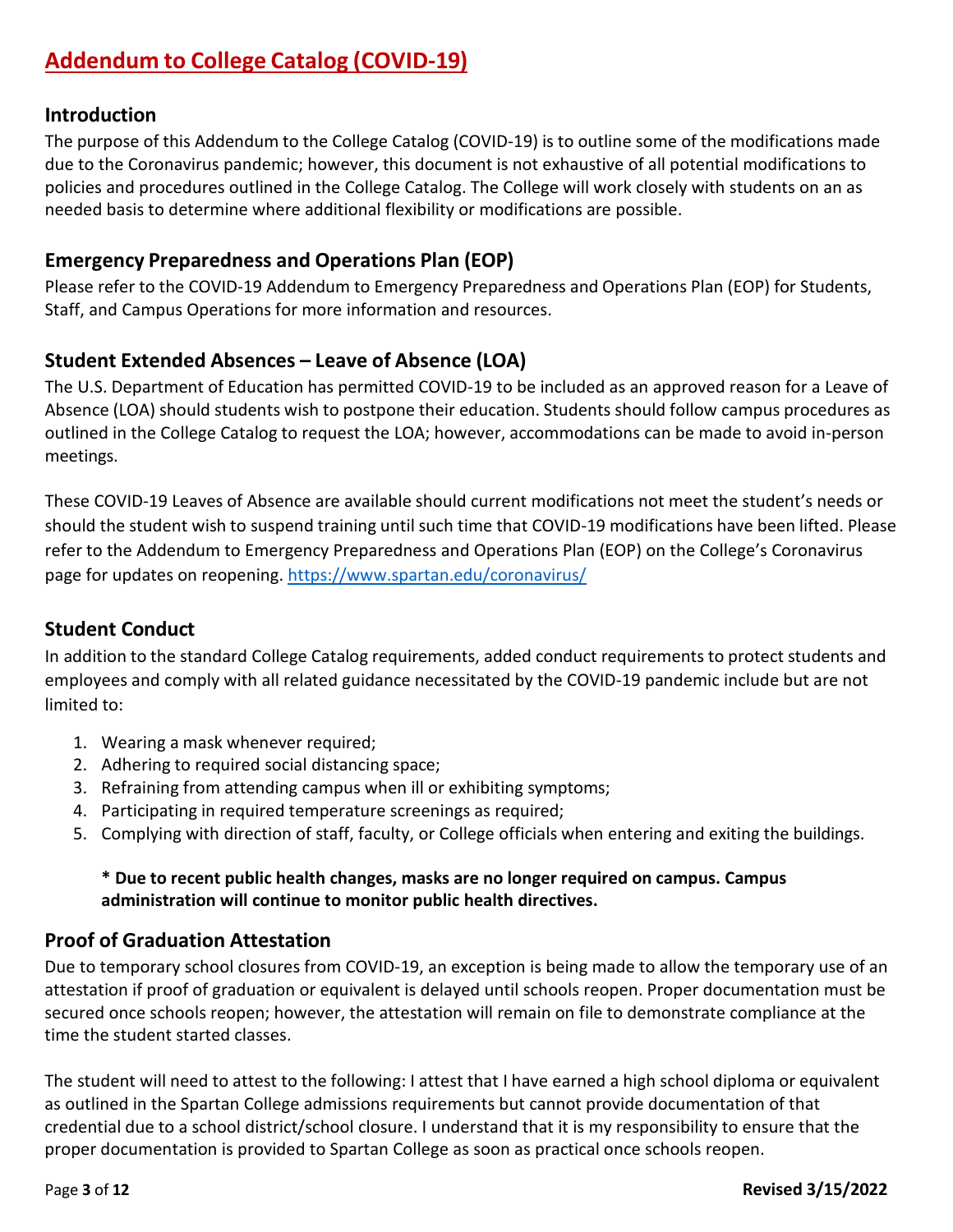As a result of difficulties students may have in obtaining proof of high school completion or equivalent due to the Coronavirus pandemic (COVID-19) school closures, the College is temporarily modifying its policy to accept attestations in place of high school diplomas or equivalent credentials. The College has confirmed that in some cases, federal financial aid can be paid temporarily using an attestation; however, there are some circumstances that may not allow funding without an official proof of graduation and/or other required documents. Please work with your student finance representative to determine your options.

## <span id="page-3-0"></span>**Course Modifications**

Ground courses that include lab work that requires hands-on instruction will be offered upon re-opening of the campus. The College split all course credits based on lecture vs. lab (if required) to allow students to complete lecture portions and receive a grade and then complete lab portions and receive grades upon re-opening. Courses that have been modified are outlined below.

#### <span id="page-3-1"></span>**Incomplete Coursework**

Please note that due to COVID-19, the timeline to complete coursework for courses with a grade of Incomplete ("I") is extended temporarily. Once courses resume on campus, incomplete work will be assigned for make-up as quickly as feasible. Students should work closely with their instructors and program chair to ensure that there is a clear plan and timeline for make-up. Coursework that is not made-up for courses with an "I" grade will eventually cause the grade to revert to an "F". Usually this occurs within one course module; however, this timeframe will be more flexible until there has been adequate time for coursework impacted by COVID-19 to be completed.

## **Course Pre-requisite Requirements During COVID**

The Spartan College of Aeronautics and Technology academic team has designed the curriculum with prerequisites as designated in the College Catalog. These prerequisite courses are developed as a preferred sequence rather than coursework required to be taught in a building block, conditional order. Therefore, while teaching order is preferred, and designated as "prerequisite", taking courses out of the preferred sequence is not detrimental to the academic integrity of the program or to student success. During COVID, prerequisites are waived.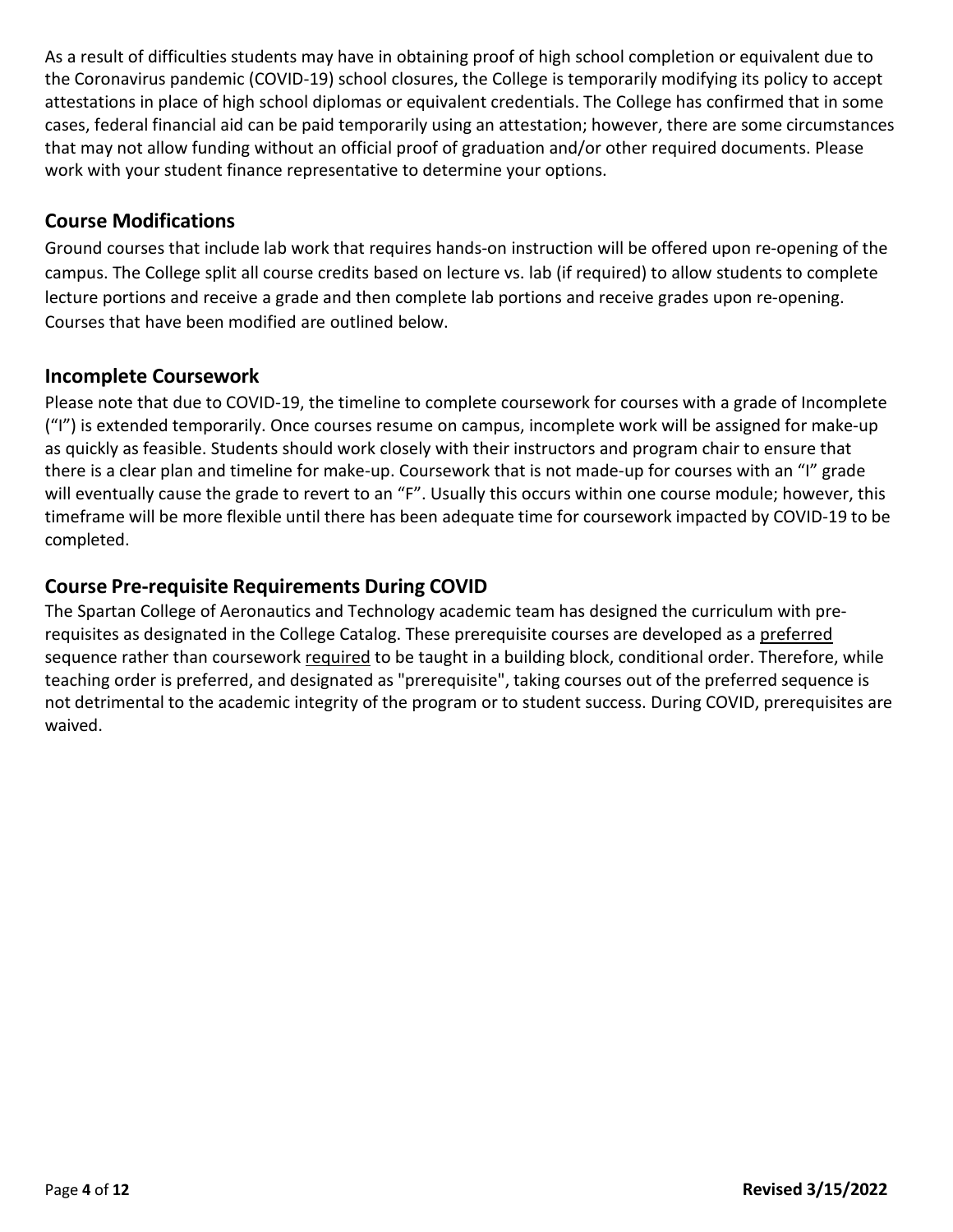## <span id="page-4-0"></span>**Heating Ventilation & Air Conditioning, Degree**

| <b>Course Code</b> | <b>Course Description</b>                              | <b>Credits</b> |
|--------------------|--------------------------------------------------------|----------------|
| <b>ENG110R</b>     | <b>Business Writing</b>                                | 3.00           |
| ENG110RLAB         | <b>Business Writing - Lab Only</b>                     | 0.50           |
| ENG110R LEC        | <b>Business Writing - Lecture Only</b>                 | 2.50           |
| <b>HV220R</b>      | System Design and Heat Load Calculation                | 4.50           |
| HV220R LAB         | System Design and Heat Load Calculation - Lab Only     | 0.75           |
| HV220R LEC         | System Design and Heat Load Calculation - Lecture Only | 3.75           |
| <b>HV230R</b>      | <b>HVAC Pneumatic Controls</b>                         | 6.00           |
| HV230R LAB         | <b>HVAC Pneumatic Controls - Lab Only</b>              | 1.50           |
| HV230R LEC         | <b>HVAC Pneumatic Controls - Lecture Only</b>          | 3.00           |
| <b>MTH115R</b>     | <b>Basic Mathematics</b>                               | 3.00           |
| MTH115RLAB         | <b>Basic Mathematics - Lab Only</b>                    | 0.50           |
| MTH115R LEC        | <b>Basic Mathematics - Lecture Only</b>                | 2.50           |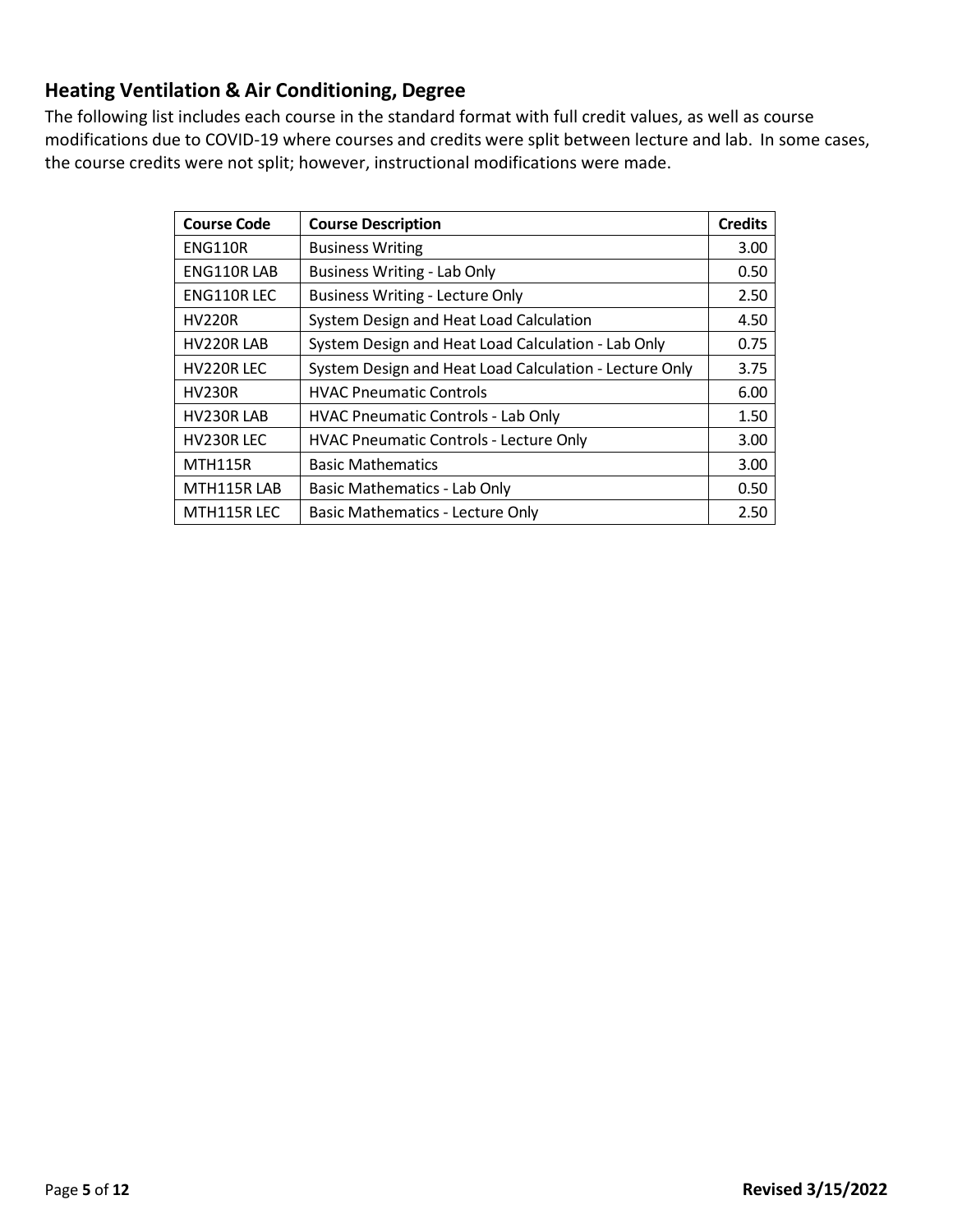## <span id="page-5-0"></span>**Aviation Electronics Technology, Degree**

| <b>Course Code</b> | <b>Course Description</b>                           | <b>Credits</b> |
|--------------------|-----------------------------------------------------|----------------|
| ELT1002            | AC Theory and Control Devices                       | 4.00           |
| <b>ELT1002 LAB</b> | AC Theory and Control Devices - Lab Only            | 1.50           |
| <b>ELT1002 LEC</b> | AC Theory and Control Devices - Lecture Only        | 2.50           |
| ELT1003            | Amplifiers and Power Control Devices                | 4.00           |
| <b>ELT1003 LAB</b> | Amplifiers and Power Control Devices - Lab Only     | 1.50           |
| <b>ELT1003 LEC</b> | Amplifiers and Power Control Devices - Lecture Only | 2.50           |
| MAT1001            | <b>College Math</b>                                 | 4.00           |
| PHY1001            | <b>College Physics</b>                              | 3.00           |
| HIS1001            | American History: 1865 to Present                   | 3.00           |
| SOC1001            | Modern Sociology                                    | 3.00           |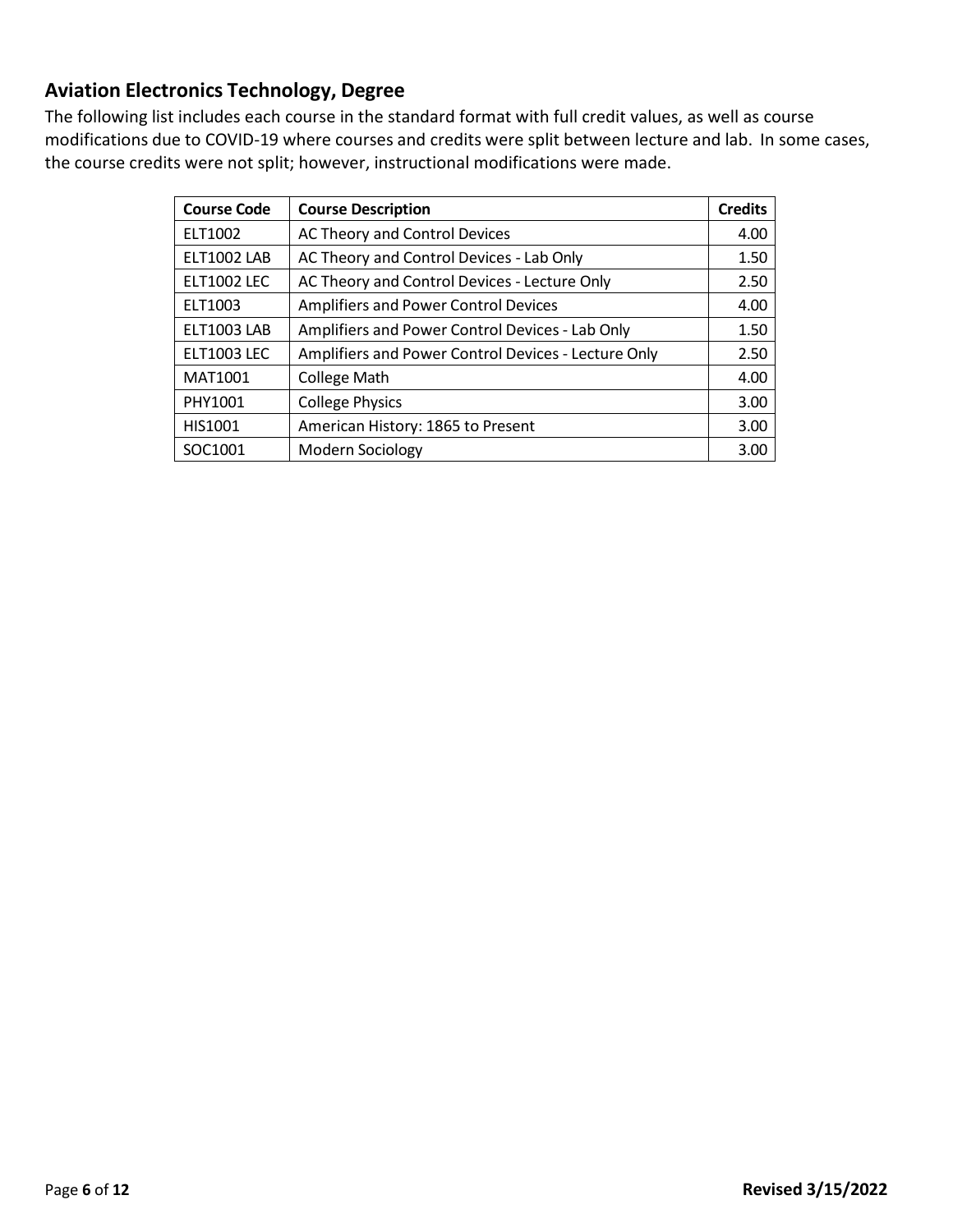<span id="page-6-0"></span>**Aviation Electronics Technology, Degree** (Courses for program version offered prior to January 1, 2020) The following list includes each course in the standard format with full credit values, as well as course modifications due to COVID-19 where courses and credits were split between lecture and lab. In some cases, the course credits were not split; however, instructional modifications were made.

| <b>Course Code</b> | <b>Course Description</b>                           | <b>Credits</b> |
|--------------------|-----------------------------------------------------|----------------|
| <b>AV121R</b>      | <b>Communication Theory</b>                         | 6.00           |
| AV121RLAB          | Communication Theory - Lab Only                     | 2.00           |
| AV121R LEC         | <b>Communication Theory - Lecture Only</b>          | 4.00           |
| <b>AV124R</b>      | <b>Communication and Navigation Systems</b>         | 9.00           |
| AV124R LAB         | Communication and Navigation Systems - Lab Only     | 5.00           |
| AV124R LEC         | Communication and Navigation Systems - Lecture Only | 4.00           |
| <b>AV125R</b>      | <b>Gyroscopes and Autopilot Systems</b>             | 6.00           |
| AV125R LAB         | Gyroscopes and Autopilot Systems - Lab Only         | 2.50           |
| AV125R LEC         | Gyroscopes and Autopilot Systems - Lecture Only     | 3.50           |
| EL127R*            | <b>Industrial Electronics</b>                       | 6.00           |
| EL127R*LAB         | Industrial Electronics - Lab Only                   | 1.00           |
| EL127R*LEC         | Industrial Electronics - Lecture Only               | 5.00           |
| <b>PHY118R</b>     | <b>Physical Science</b>                             | 4.50           |
| PHY118R LAB        | Physical Science - Lab Only                         | 1.00           |
| PHY118R LEC        | Physical Science - Lecture Only                     | 3.50           |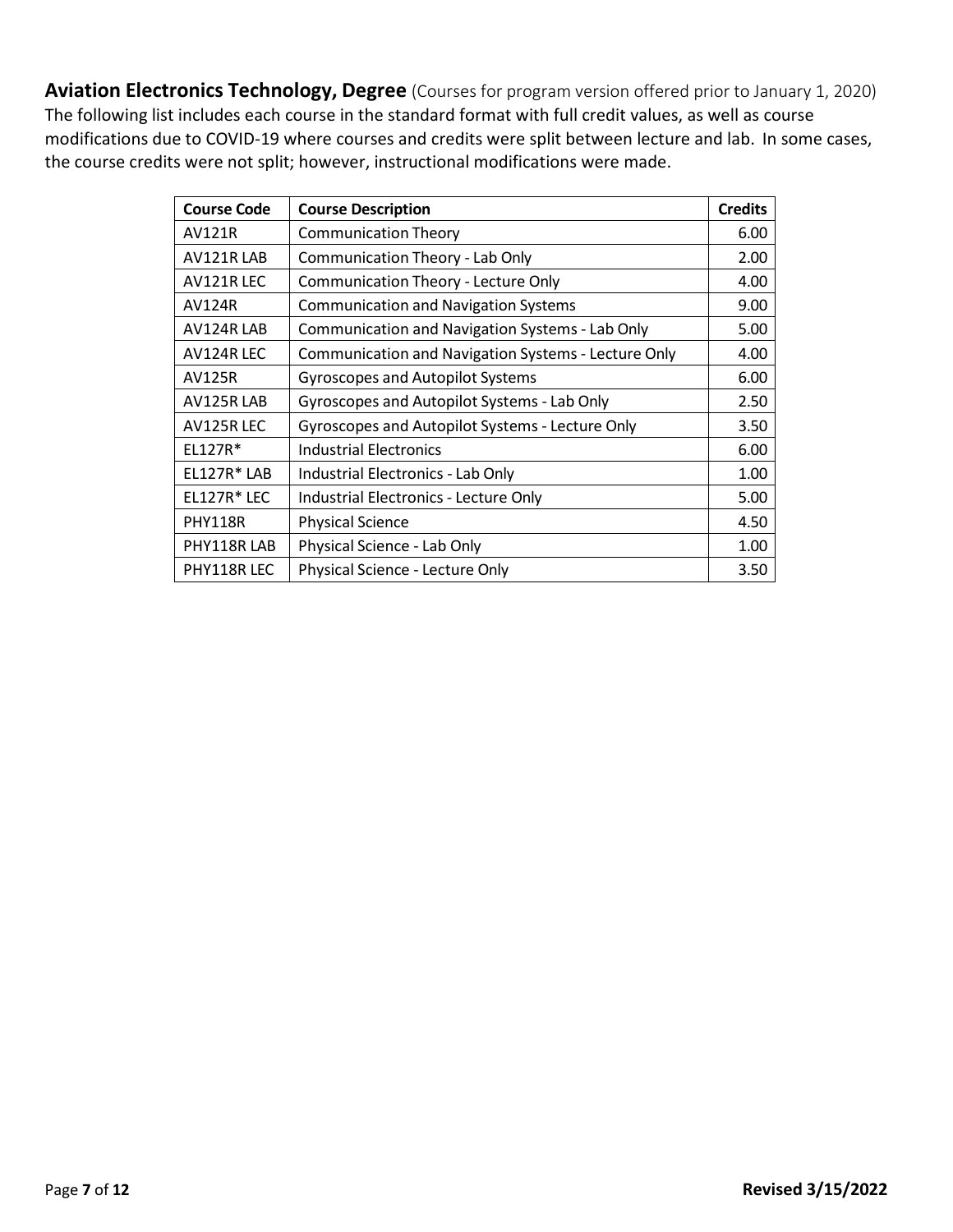## <span id="page-7-0"></span>**Airframe & Powerplant (A&P), Degree**

| <b>Course Code</b> | <b>Course Description</b>                   | <b>Credits</b> |
|--------------------|---------------------------------------------|----------------|
| AF121R             | <b>Metallic Structures</b>                  | 9.15           |
| AF121R LAB         | Metallic Structures - Lab Only              | 5.85           |
| AF121R LEC         | Metallic Structures - Lecture Only          | 3.30           |
| <b>AF122R</b>      | <b>Non-Metallic Structures</b>              | 9.33           |
| AF122R LAB         | Non-Metallic Structures - LAB               | 5.68           |
| AF122R LEC         | Non-Metallic Structures - Lecture           | 3.65           |
| AF123R             | <b>Aircraft Electrical</b>                  | 11.35          |
| AF123R LAB         | Aircraft Electrical - Lab Only              | 3.65           |
| AF123R LEC         | Aircraft Electrical - Lecture Only          | 7.70           |
| AF124R             | <b>Hydraulics and Landing Gear</b>          | 11.63          |
| AF124R LAB         | Hydraulics and Landing Gear - Lab Only      | 3.38           |
| AF124R LEC         | Hydraulics and Landing Gear - Lecture Only  | 8.25           |
| AF125R             | Aircraft Instrumentation                    | 13.60          |
| AF125R LAB         | Aircraft Instrumentation - Lab Only         | 1.40           |
| AF125R LEC         | Aircraft Instrumentation - Lecture Only     | 12.20          |
| AF126R             | <b>Aircraft Flight Controls</b>             | 10.65          |
| AF126R LAB         | Aircraft Flight Controls - Lab Only         | 4.35           |
| AF126R LEC         | Aircraft Flight Controls - Lecture Only     | 6.30           |
| <b>GN112R</b>      | <b>Basic Electricity</b>                    | 11.35          |
| GN112RLAB          | Basic Electricity - Lab Only                | 3.65           |
| GN112R LEC         | <b>Basic Electricity - Lecture Only</b>     | 7.70           |
| PP131R             | <b>Reciprocating Engine Theory</b>          | 10.28          |
| PP131R LAB         | Reciprocating Engine Theory - Lab Only      | 4.73           |
| PP131R LEC         | Reciprocating Engine Theory - Lecture Only  | 5.55           |
| PP132              | <b>Reciprocating Engine Systems</b>         | 10.90          |
| PP132 LAB          | Reciprocating Engine Systems - Lab Only     | 4.10           |
| PP132 LEC          | Reciprocating Engine Systems - Lecture Only | 6.80           |
| <b>PP133R</b>      | <b>Fuel Metering and Propellers</b>         | 12.20          |
| PP133R LAB         | Fuel Metering and Propellers - Lab Only     | 2.80           |
| PP133R LEC         | Fuel Metering and Propellers - Lecture Only | 9.40           |
| <b>PP134R</b>      | <b>Turbine Engine Theory</b>                | 11.30          |
| PP134R LAB         | Turbine Engine Theory - Lab Only            | 3.70           |
| PP134R LEC         | Turbine Engine Theory - Lecture Only        | 7.60           |
| PP135              | <b>Turbine Engine Systems</b>               | 10.68          |
| PP135 LAB          | Turbine Engine Systems - Lab Only           | 4.33           |
| PP135 LEC          | Turbine Engine Systems - Lecture Only       | 6.35           |
| <b>TR140R</b>      | Inspection, Test, and Review                | 12.75          |
| TR140RLAB          | Inspection, Test and Review - Lab Only      | 2.25           |
| TR140RLEC          | Inspection, Test and Review - Lecture Only  | 10.50          |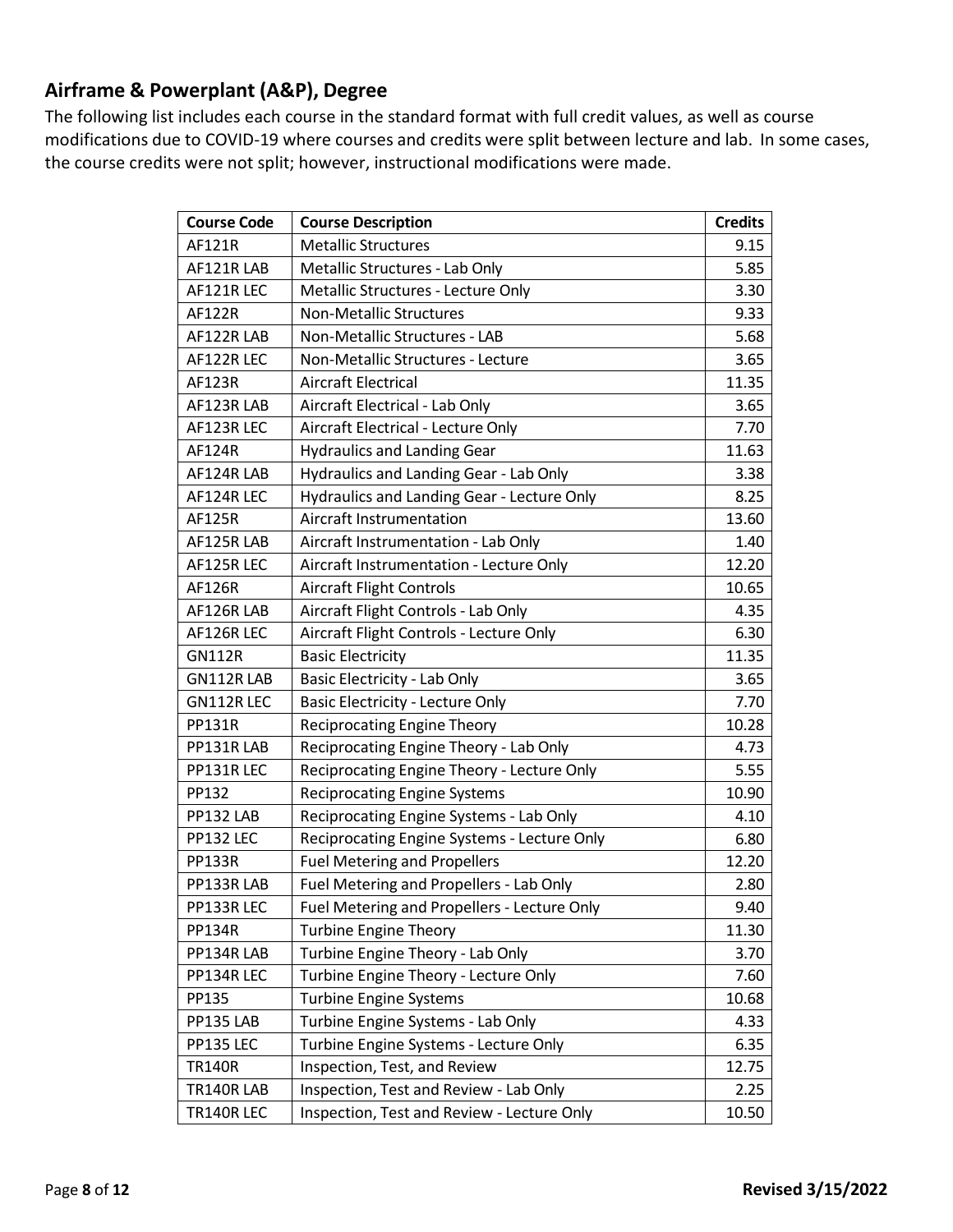#### <span id="page-8-0"></span>**Aviation Maintenance Technology, Degree**

| <b>Course Code</b> | <b>Course Description</b>                            | <b>Credits</b> |
|--------------------|------------------------------------------------------|----------------|
| GEN1002            | <b>Aviation Science</b>                              | 4.00           |
| <b>GEN1002 LAB</b> | Aviation Science - Lab Only                          | 1.50           |
| <b>GEN1002 LEC</b> | <b>Aviation Science - Lecture Only</b>               | 2.50           |
| GEN1003            | <b>Aviation Maintenance Practices</b>                | 4.00           |
| GEN1003 (DE)       | <b>Aviation Maintenance Practices - Lecture Only</b> | 2.00           |
| GEN1003 (L)        | <b>Aviation Maintenance Practices - Lab Only</b>     | 2.00           |
| MAT1001            | <b>College Math</b>                                  | 4.00           |
| PHY1001            | <b>College Physics</b>                               | 3.00           |
| HIS1001            | American History: 1865 to Present                    | 3.00           |
| SOC1001            | Modern Sociology                                     | 3.00           |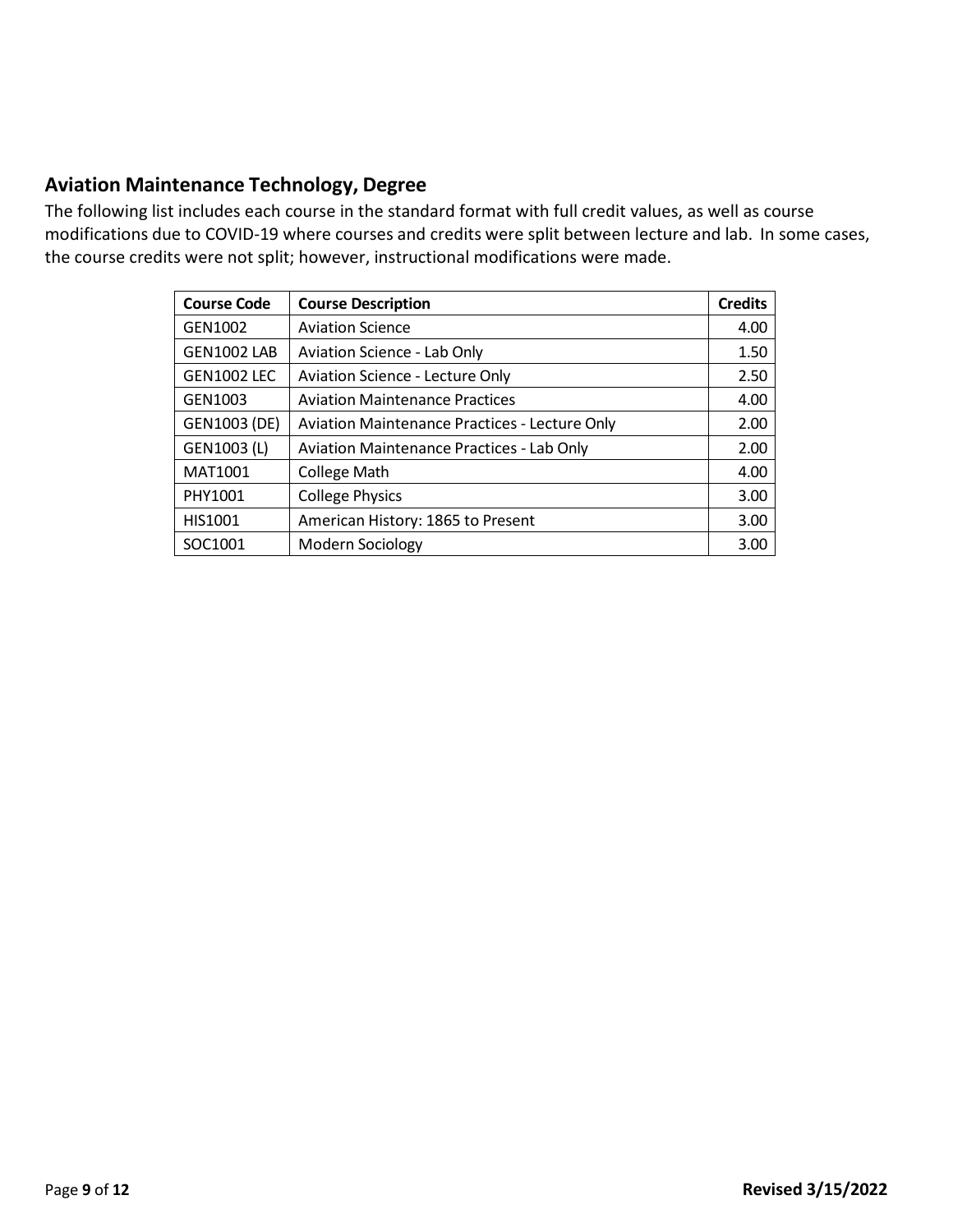#### <span id="page-9-0"></span>**Additional Resources**

#### **Emergency Preparedness and Operations Plan (EOP)**

• [www.spartan.edu](http://www.spartan.edu/) > Consumer Information > Campus Location > Spartan Emergency Operations Plan

#### **COVID-19 Addendum to Emergency Preparedness and Operations Plan (EOP)**

• [www.spartan.edu](http://www.spartan.edu/) > Consumer Information > Coronavirus

#### **Schoolwork Assistance**

- If you have forgotten or lost your password use your personal email to contact IT at [student.helpdesk@spartan.edu.](mailto:student.helpdesk@spartan.edu)
- [www.Faa.gov](http://www.faa.gov/)
- [www.ecfr.gov](http://www.ecfr.gov/) electronic code of federal regulations
- faa.psiexams.com practice exams and registration for FAA exams
- [www.aviation-safety.net/database](http://www.aviation-safety.net/database) aviation safety database
- [www.grammarly.com](http://www.grammarly.com/) free grammar and spelling checker

#### **Local Libraries**

Many local libraries will allow you to create a digital library card that will get you access to ebooks, databases, and movie streaming!

- https://broomfield.flatironslibrary.org/MyAccount/SelfReg Broomfield Public library online library card
- https:/[/www.denverlibrary.org/library-card](http://www.denverlibrary.org/library-card) Denver Public library online card (pro tip- they have a free movie streaming service for Denver residents!)
- https://catalog.anythinklibraries.org/MyAccount/SelfReg Anythink libraries, they cover most of Adams County
- https://sable.jefferson.lib.co.us/selfreg~S9/webptrn Jefferson County online library card
- https://ppld.org/library-card-application#online El Paso County online library card
- Proquest Please refer to instructional handout for log in information.

#### **Financial**

- https:/[/www.va.gov/education/](http://www.va.gov/education/) GI Bill questions, they also have a crisis line if you need it
- https://studentaid.gov/announcements-events/coronavirus info about student financial aid during coronavirus shutdowns

#### **Mental Health**

- https:/[/www.cdc.gov/coronavirus/2019-ncov/prepare/managing-stress-anxiety.html](http://www.cdc.gov/coronavirus/2019-ncov/prepare/managing-stress-anxiety.html) Mental health resources from the Center for disease control
- https://www.sparkthechangecolorado.org/mental health Low cost or free mental health counseling services (online counseling too)

#### **Fun**

- https:/[/www.nps.gov/orgs/1207/statmentonparkopscovid19.htm](http://www.nps.gov/orgs/1207/statmentonparkopscovid19.htm) National park info during the outbreak
- https:/[/www.npr.org/2020/03/17/816504058/a-list-of-live-virtual-concerts-to-watch-during-the](http://www.npr.org/2020/03/17/816504058/a-list-of-live-virtual-concerts-to-watch-during-the-)coronavirus-shutdown - live virtual concerts
- https://pitchfork.com/news/moog-and-korg-release-synthesizer-apps-for-free-amid-socialdistancing/ - free synthesizer app so you can make music at home
- [www.freegames.com](http://www.freegames.com/) free games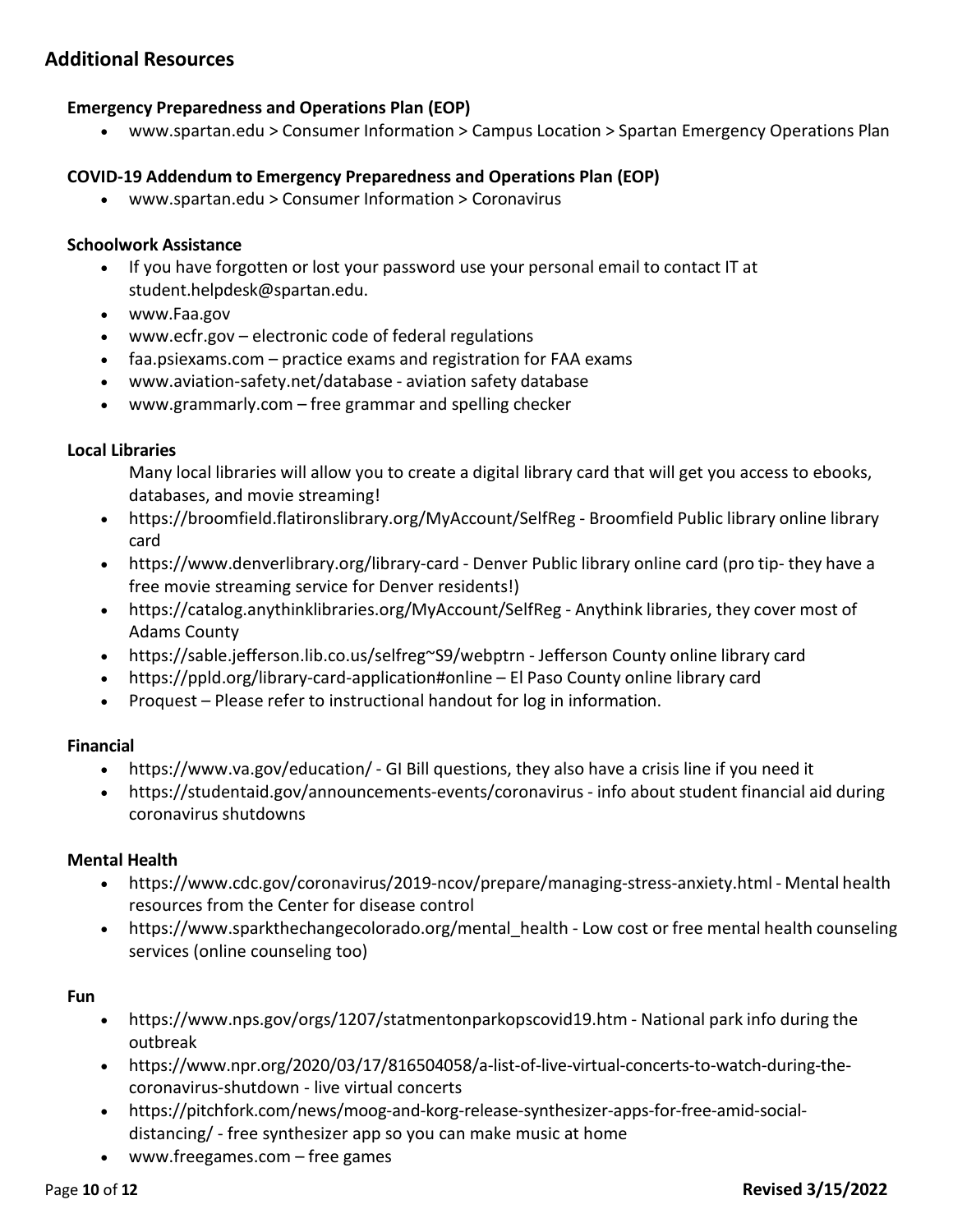#### **Other Resources**

- https://broomfield.org/3123/COVID-19-Resource-Guide The city and county of Broomfield's resource guide
- [www.colorado.gov/cdphe](http://www.colorado.gov/cdphe) The Colorado department of public health & Environment
- https://communityfoodshare.org/ If you need food assistance Community Food Share in Louisville will still be open for drive through services
- https:/[/www.denvergov.org/content/denvergov/en/housing-information.html -](http://www.denvergov.org/content/denvergov/en/housing-information.html) Denver county housing help https:/[/www.bouldercounty.org/families/housing/rental-assistance/](http://www.bouldercounty.org/families/housing/rental-assistance/) - Boulder county housing help